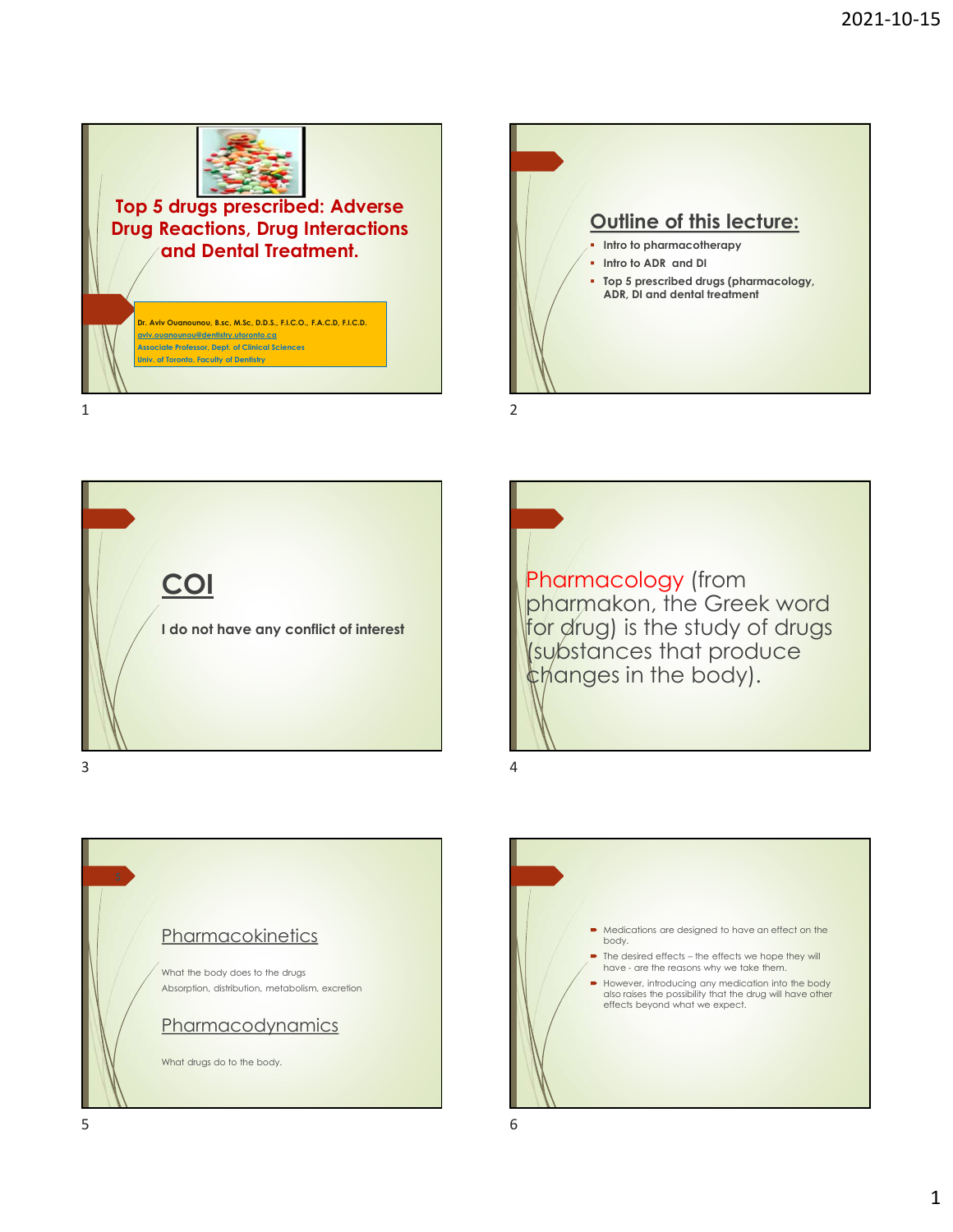



What is the difference between side effects

**and ADRs?**  $\bullet$  **Side effects** are expected, well-known<br> **and ADRs?**  $\bullet$  **Side effects** of a drug that is not the intended<br> **and ADRs?**  $\bullet$  *Mhen an actual injury is involved, it* effects of a drug that is not the intended<br>therapeutic outcome, resulting in little or<br>nø change in patient management. ■ When an actual injury is involved, it becomes an ADR. The term "side effect" tends to norminalize the concept of injury from drugs. It has been recommended that this term should generally be avoided in favor of ADR. 9 10



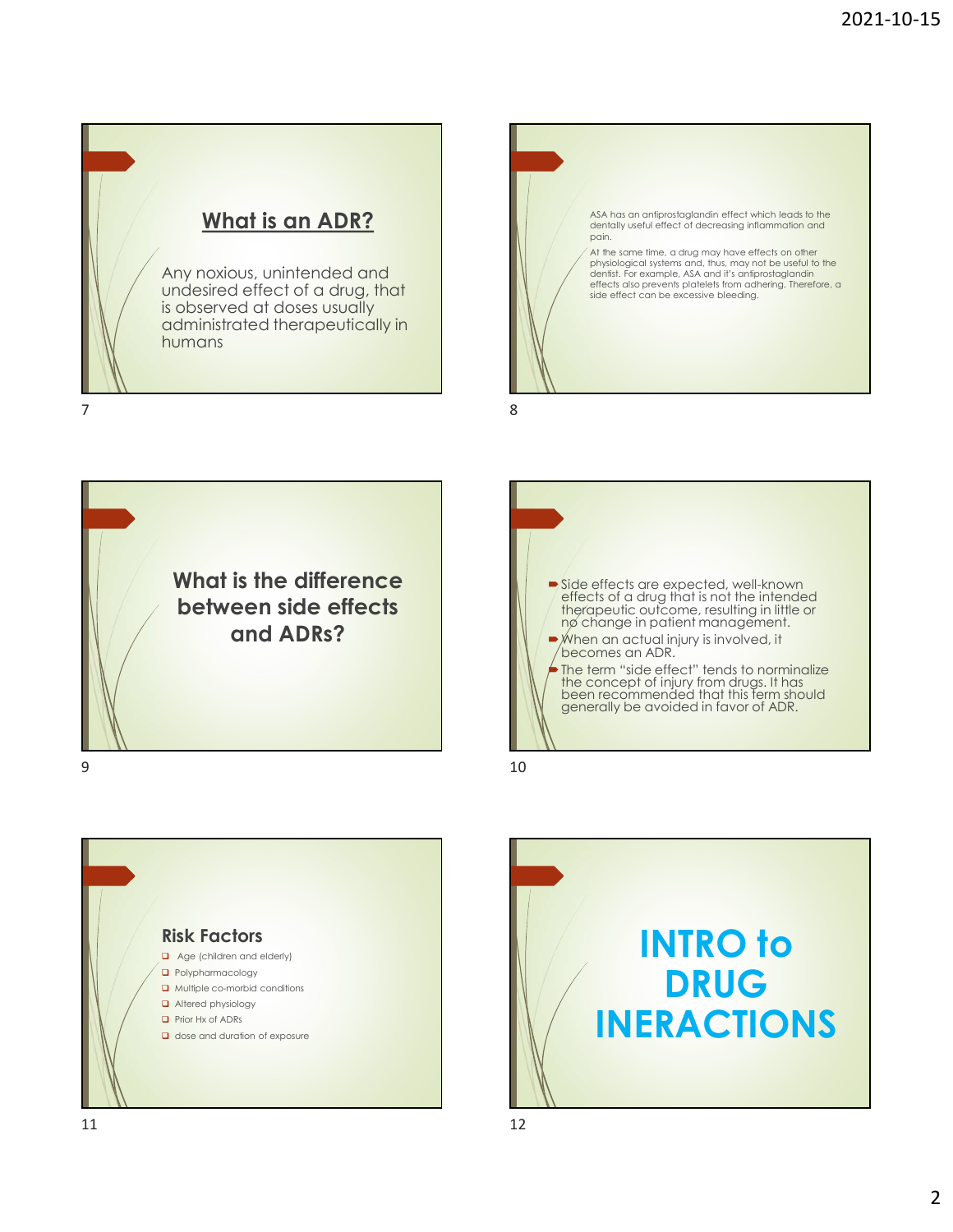











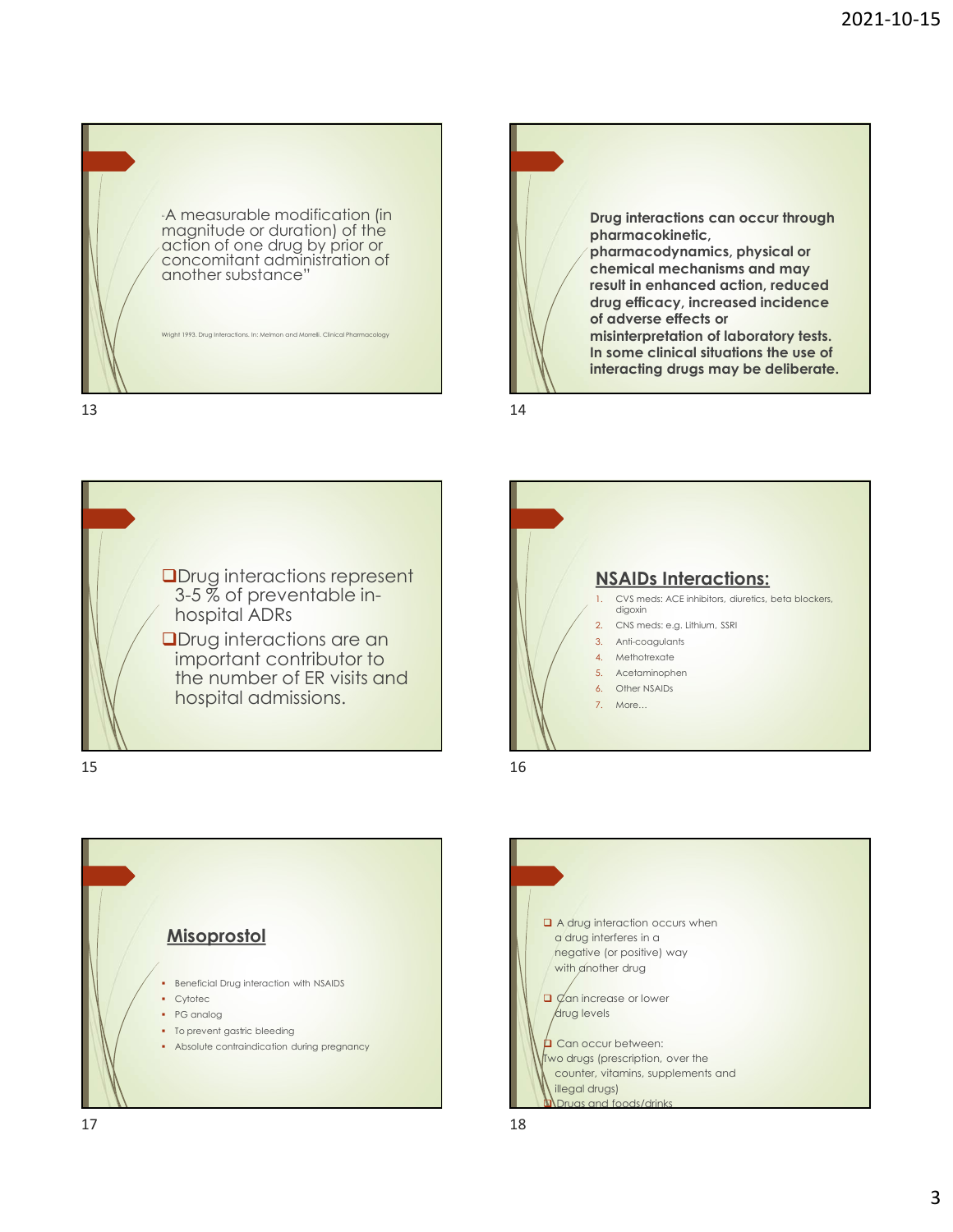









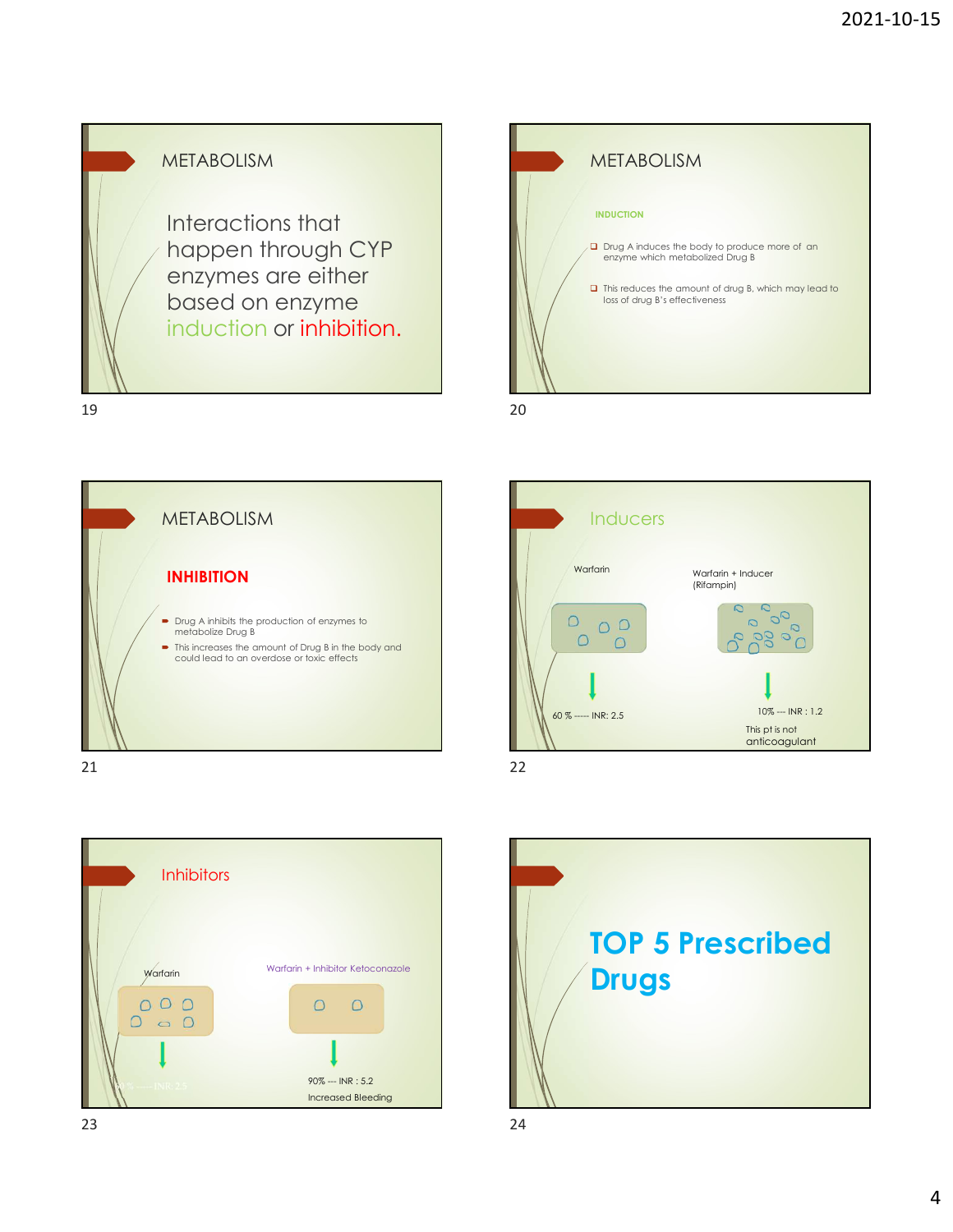









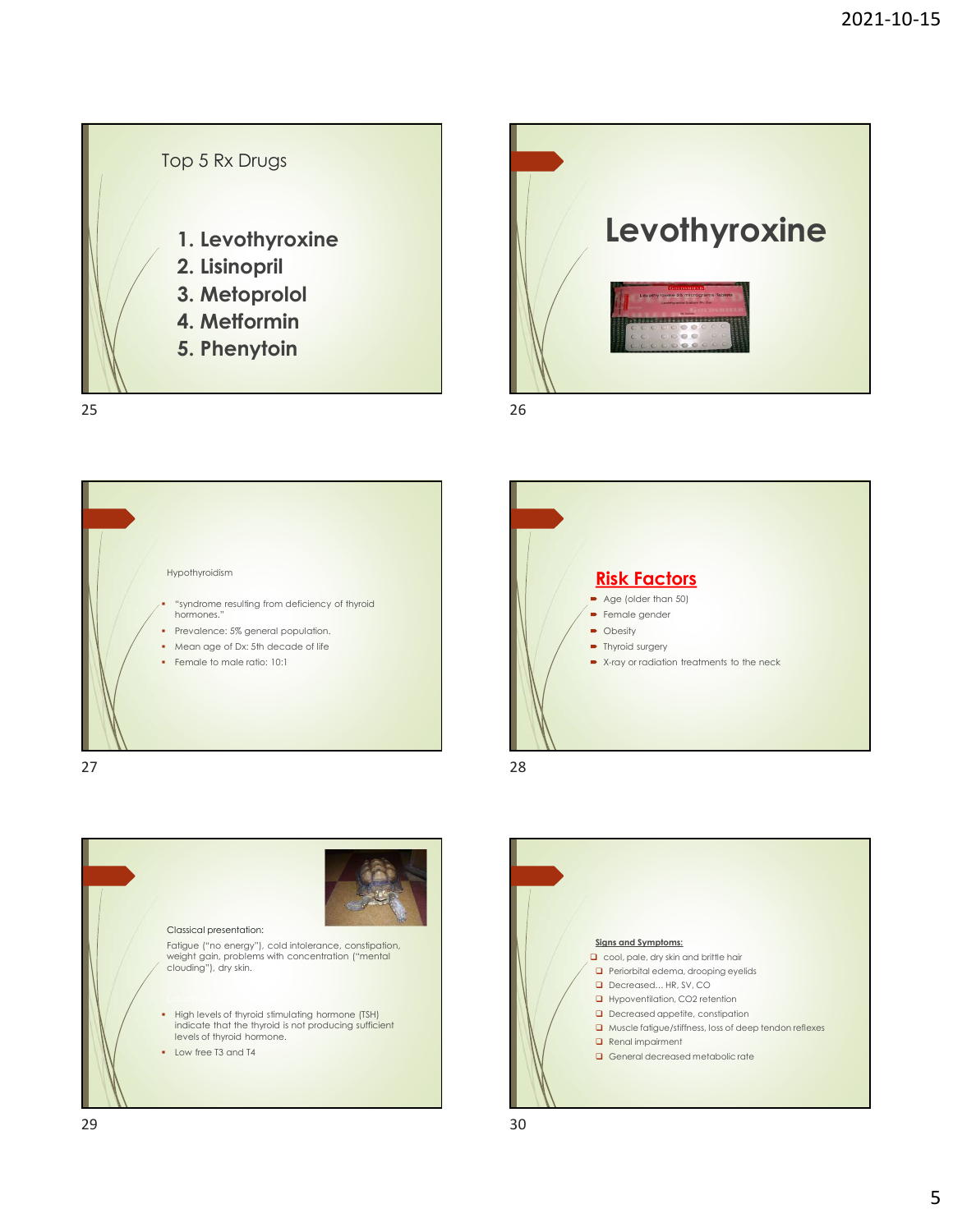









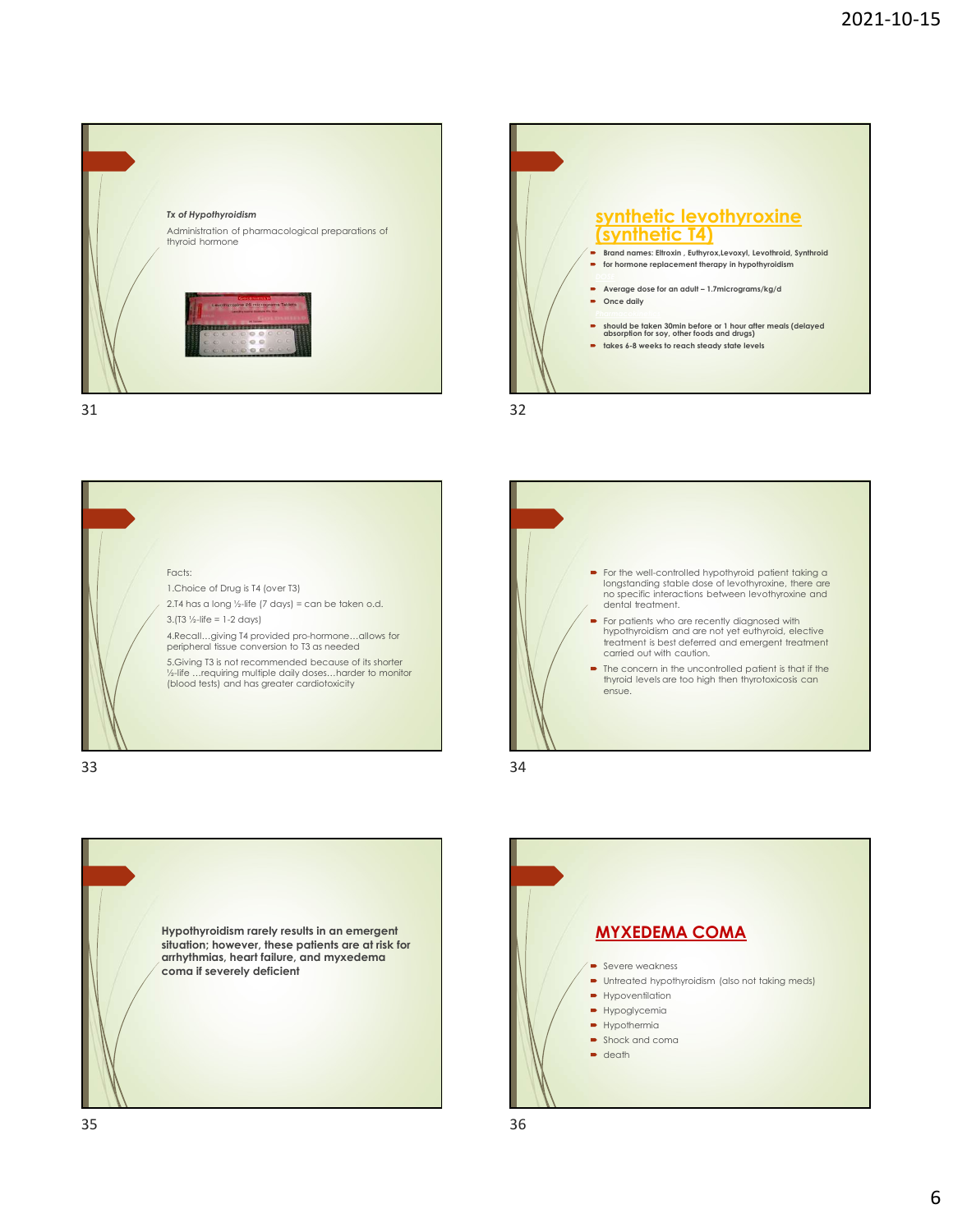









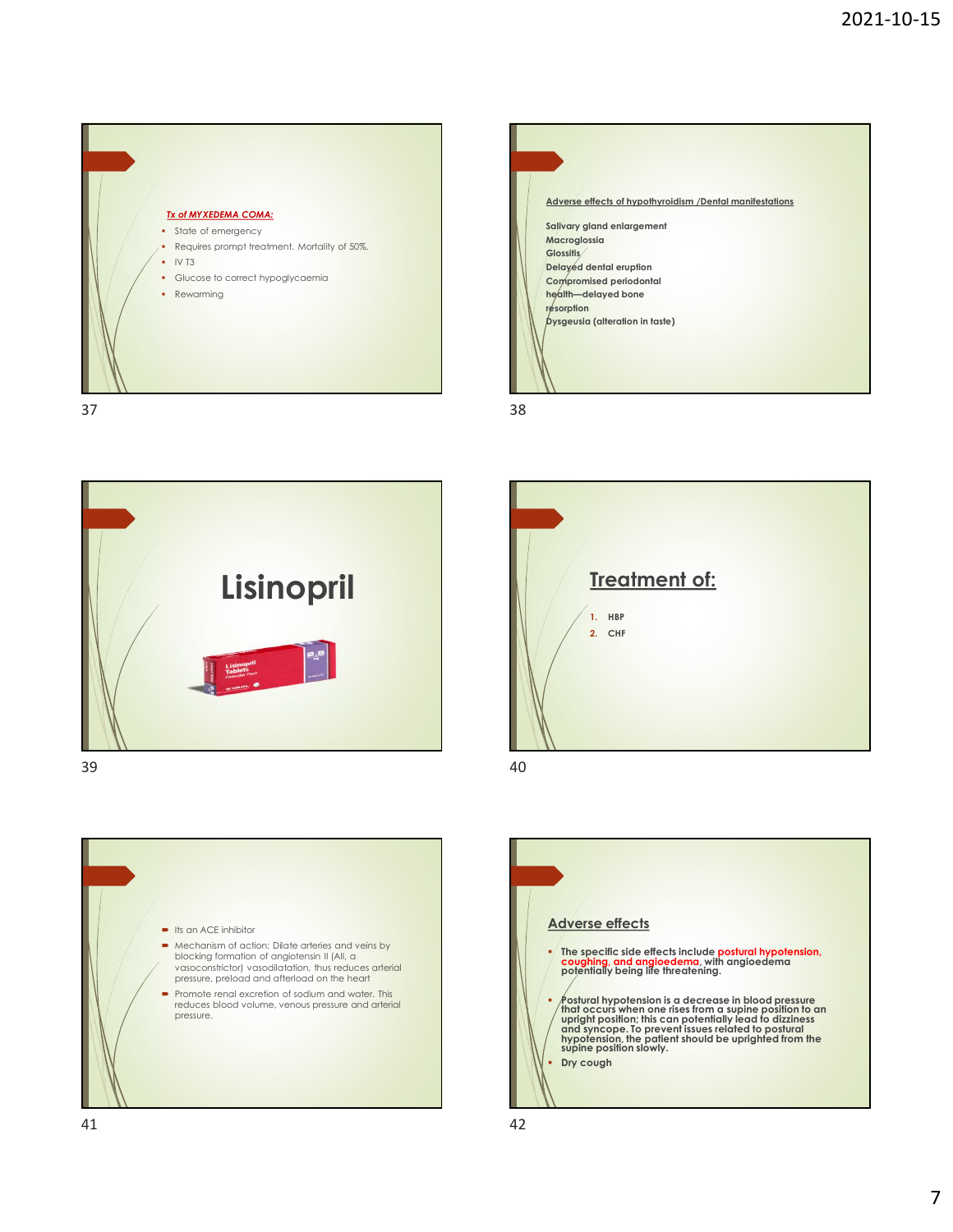









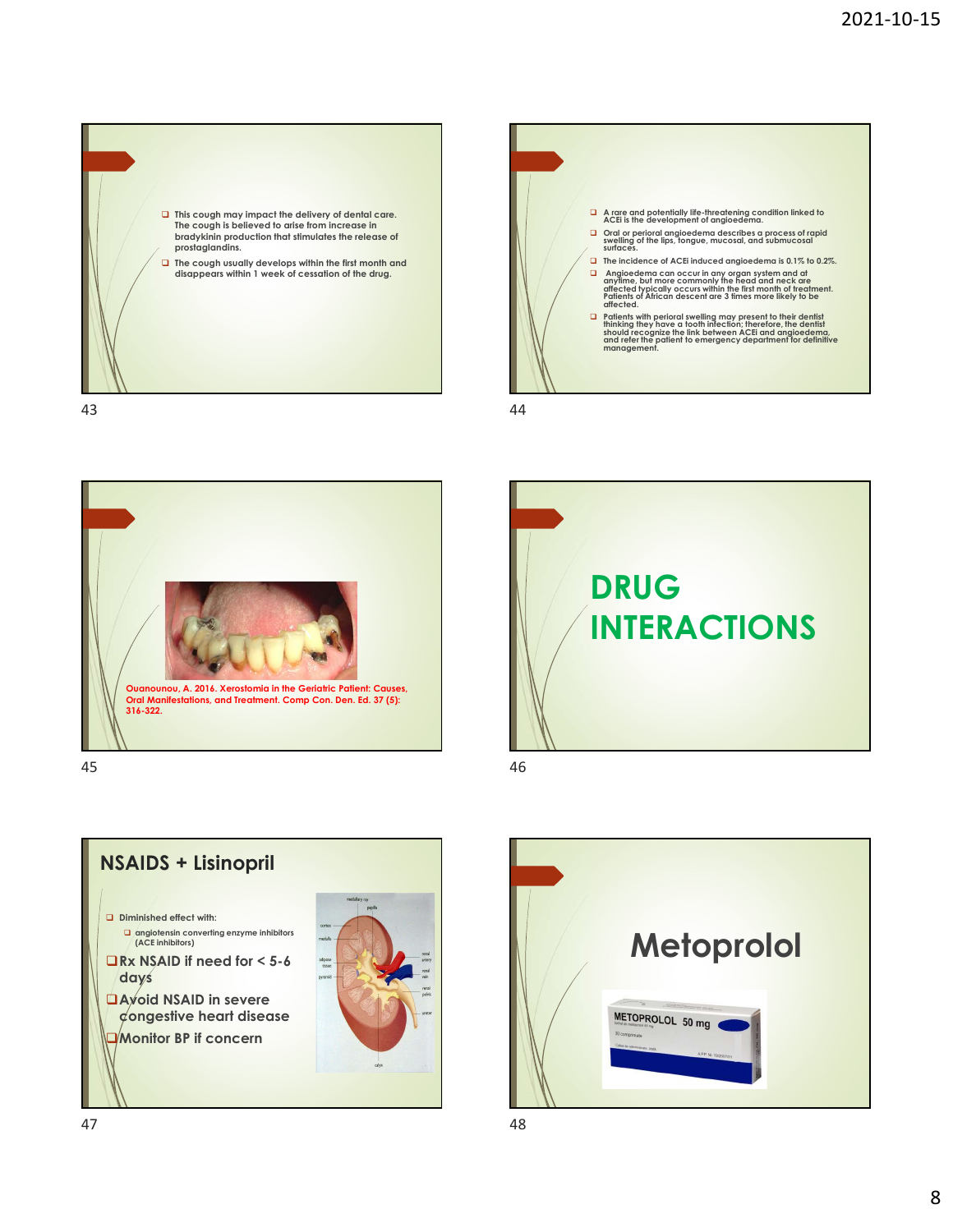









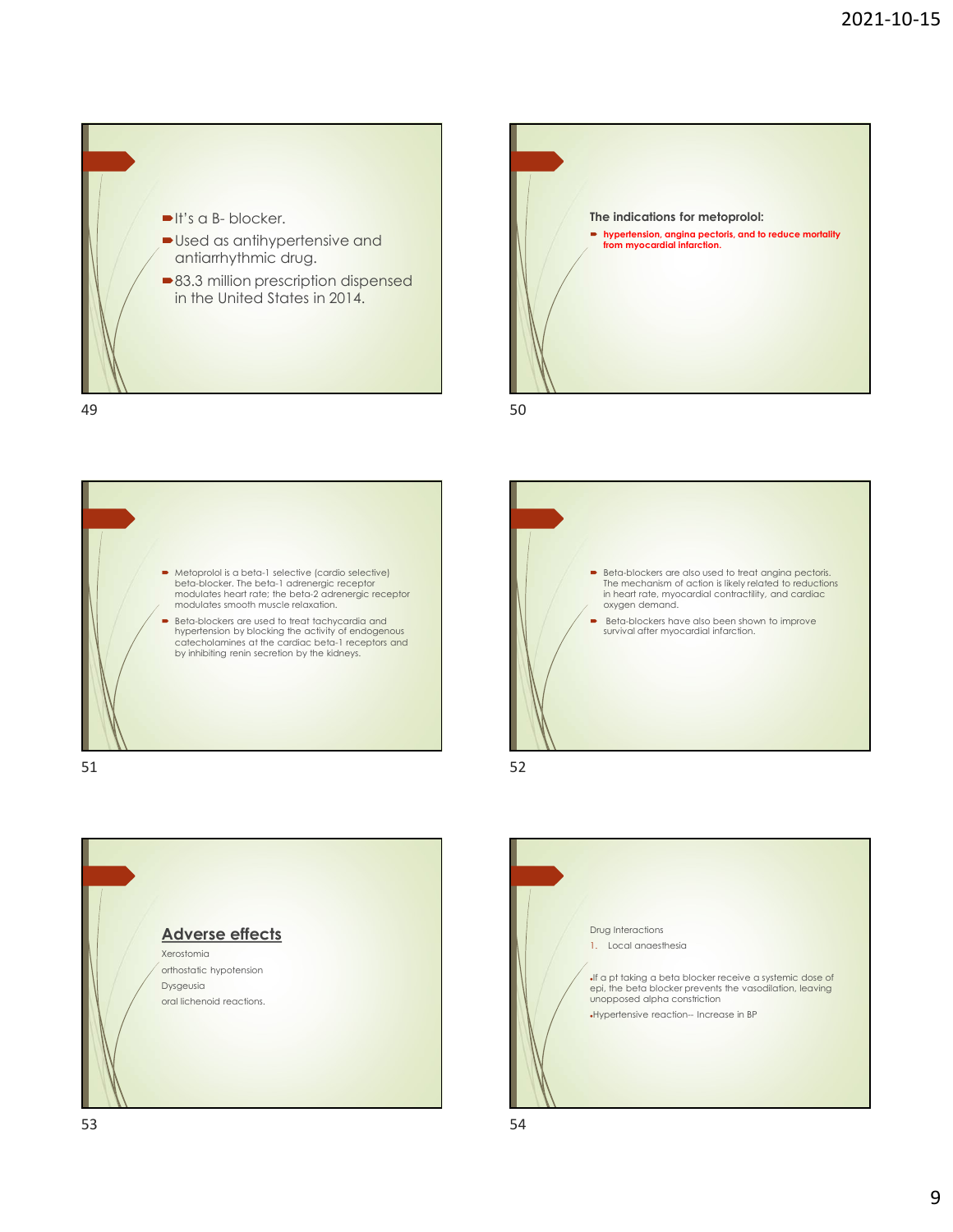









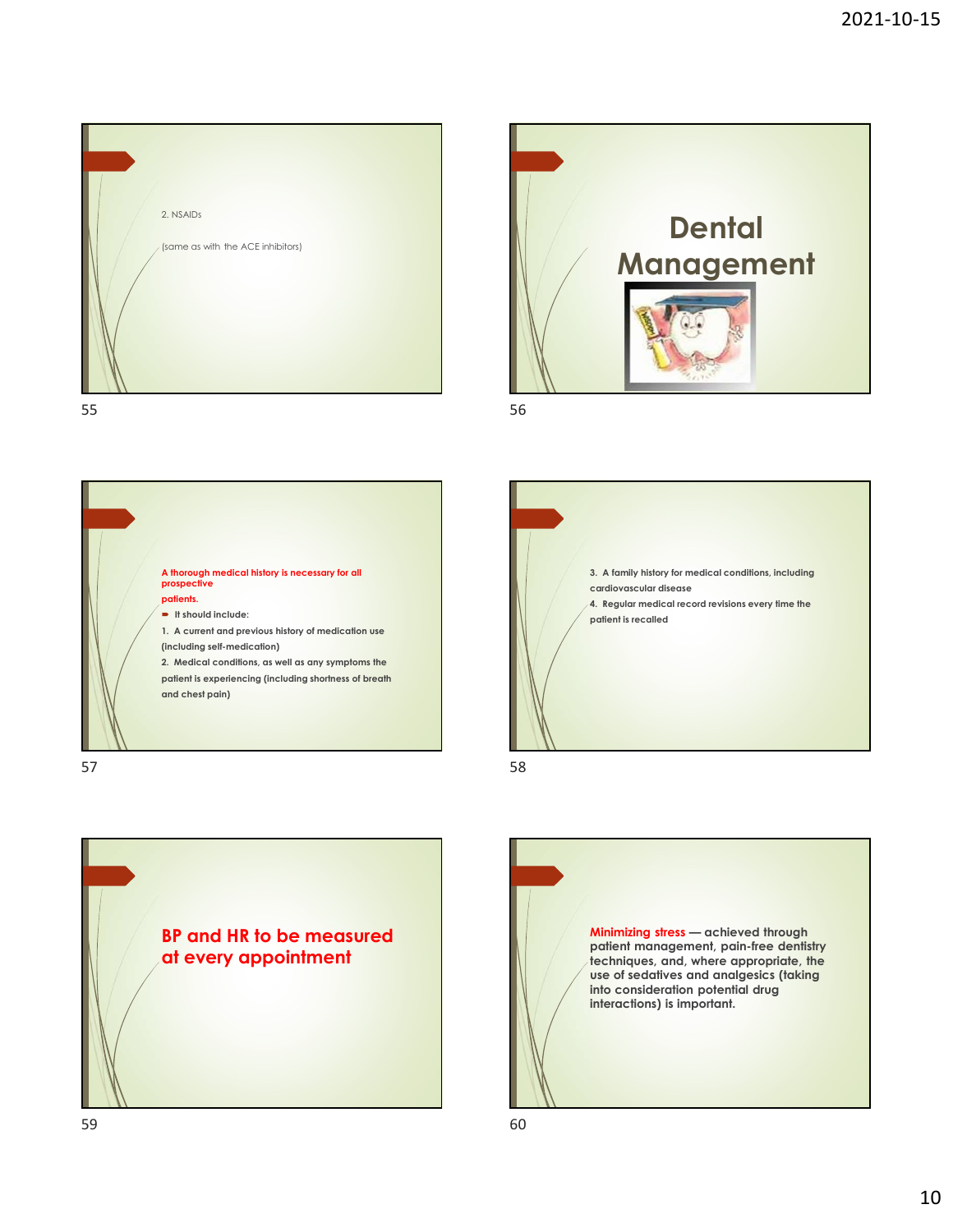



**Epinephrine Epinephrine stimulates both alpha and beta** adrenergic receptors. Beta receptors increase the heart rate, conduction velocity, and contractile force of the cardiovascular







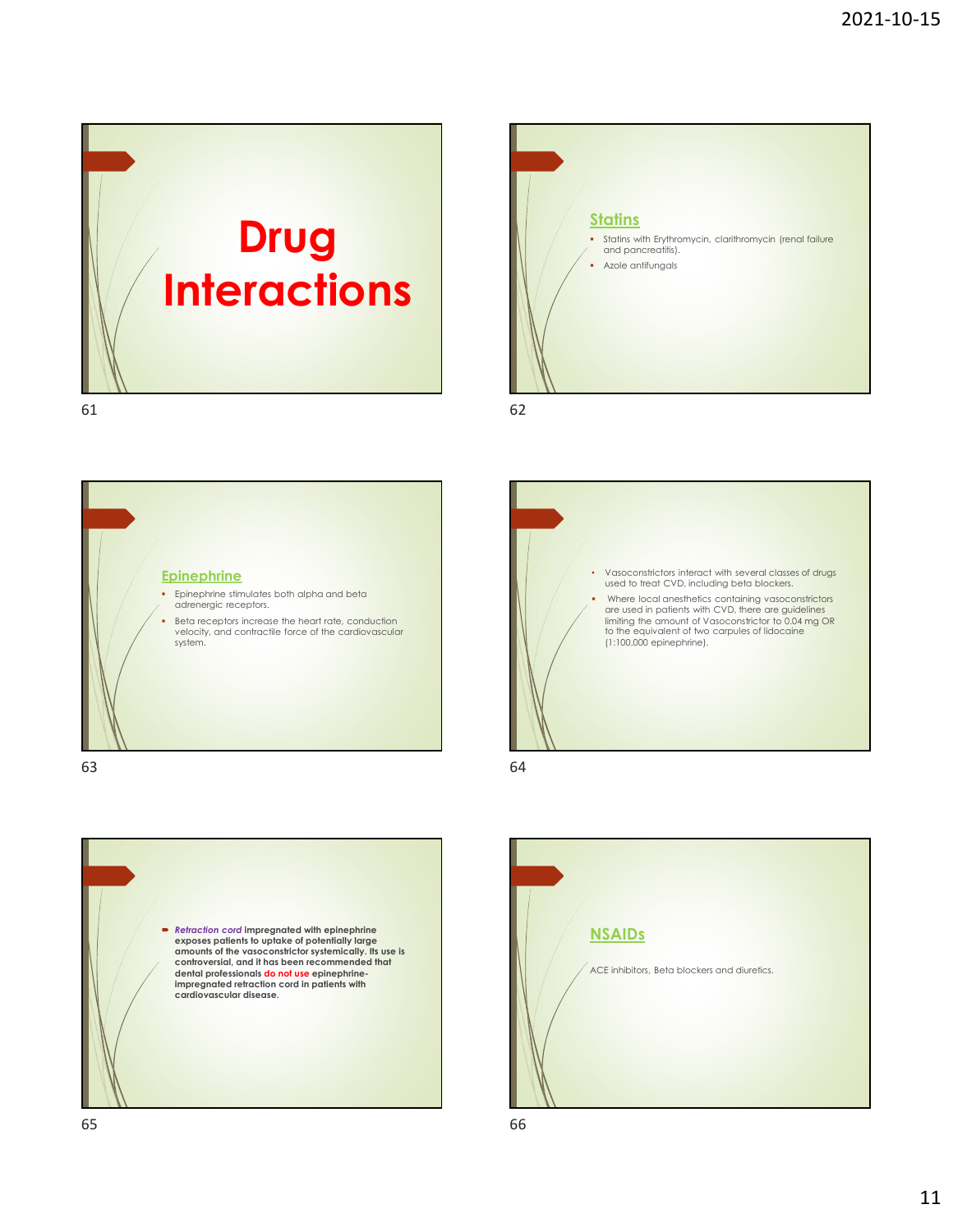













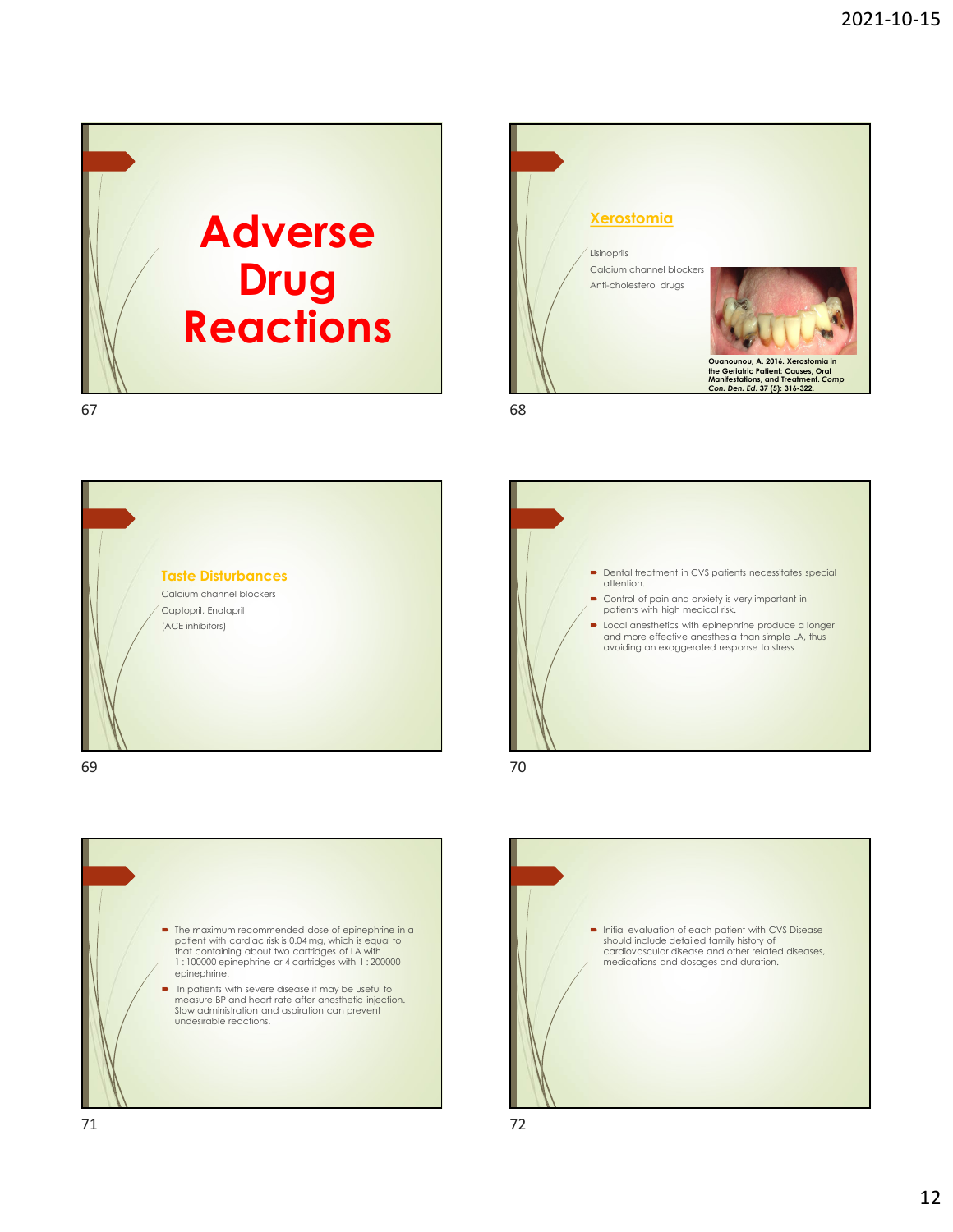









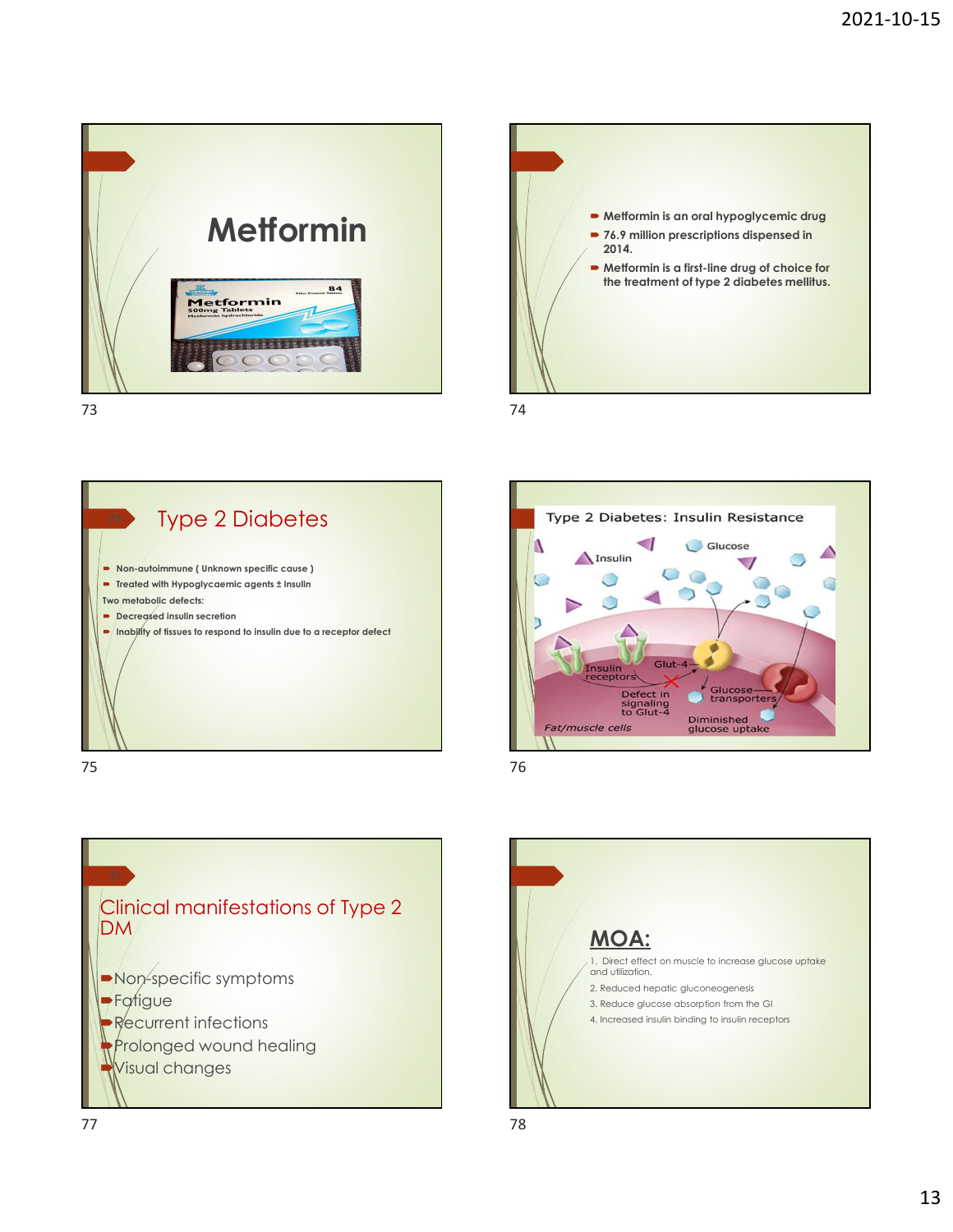









Tx of angioedema 1. Ref to hospital emerg 2. Antihistamines 3. Oral Corticosteroids 4. Supportive Tx

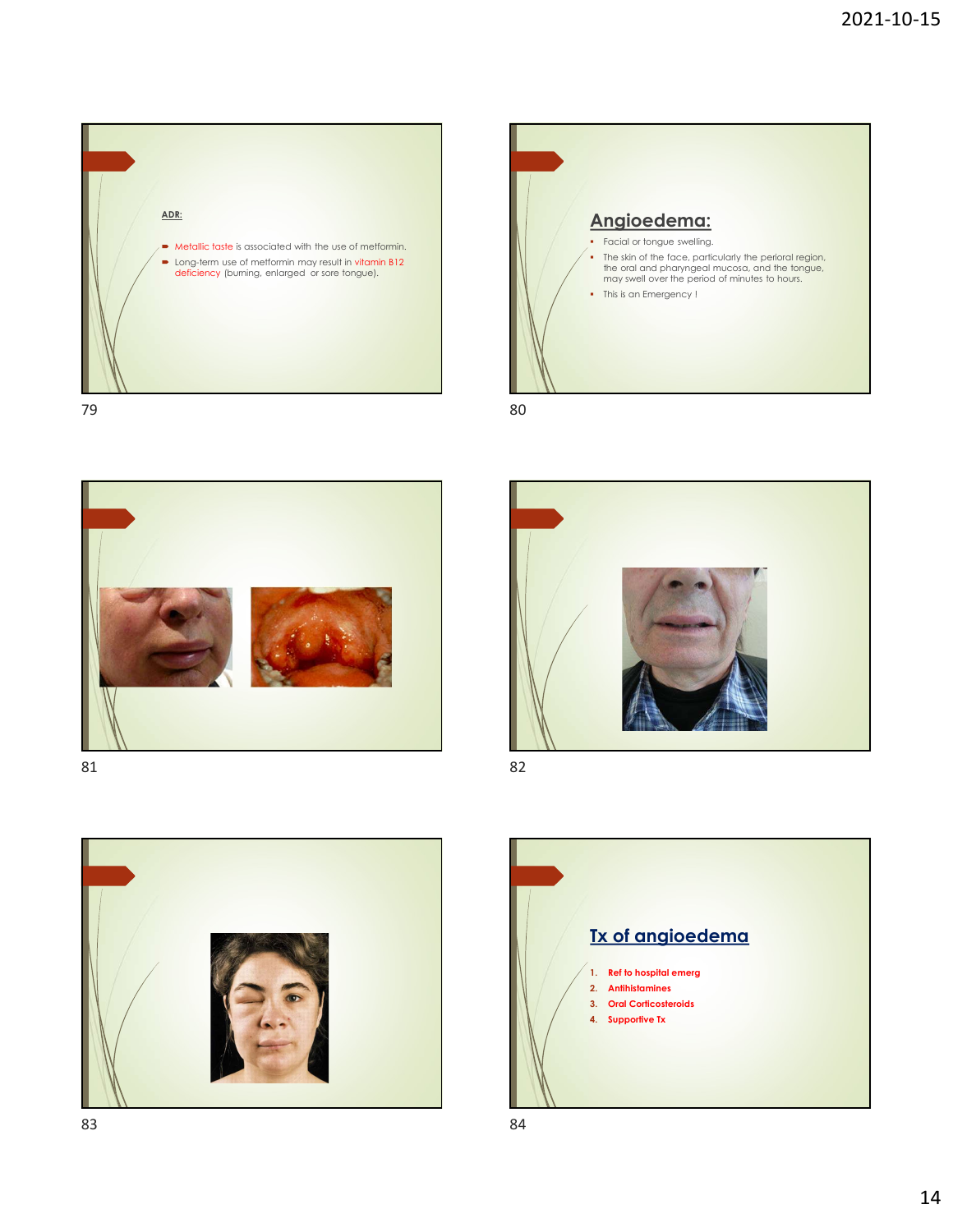













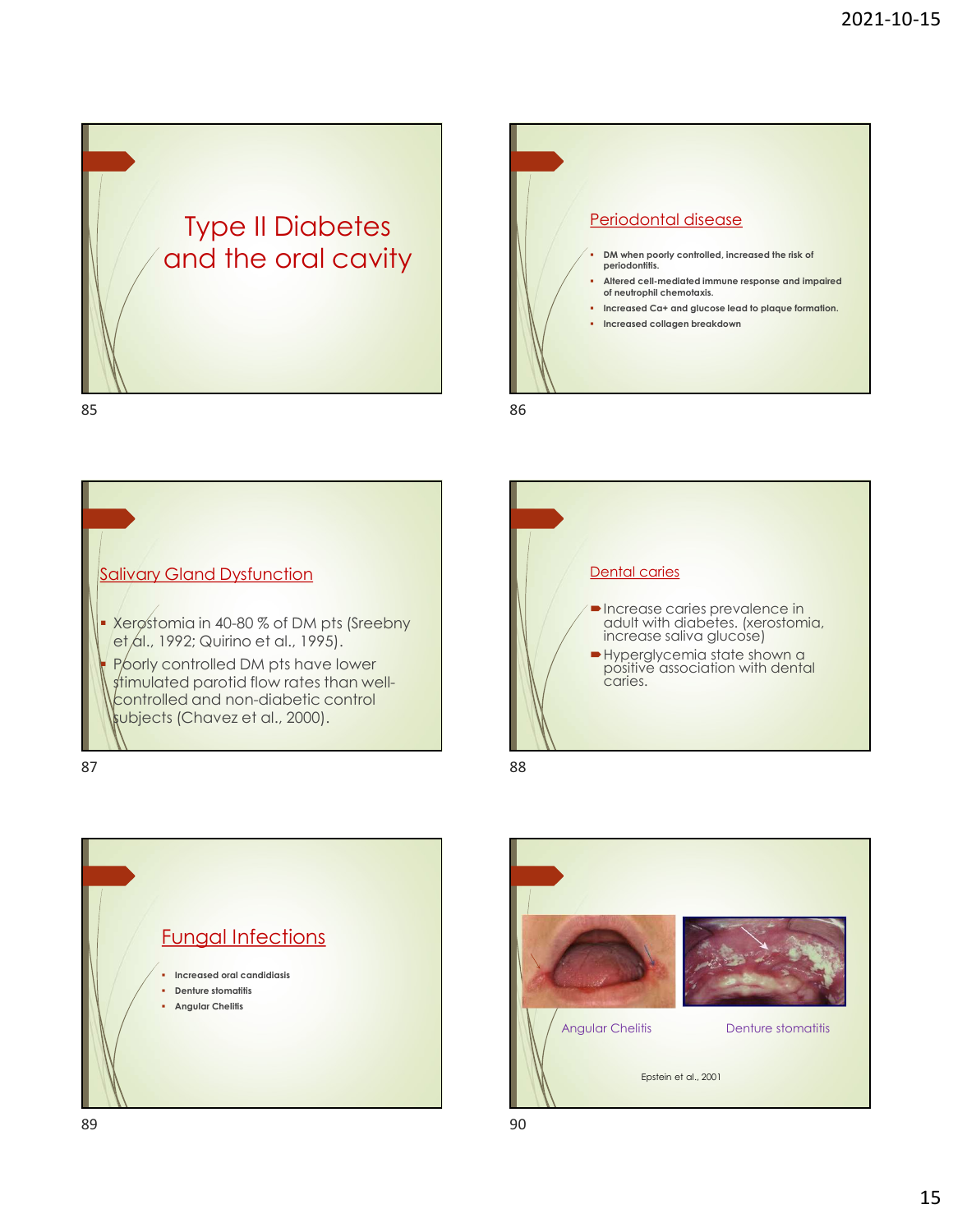









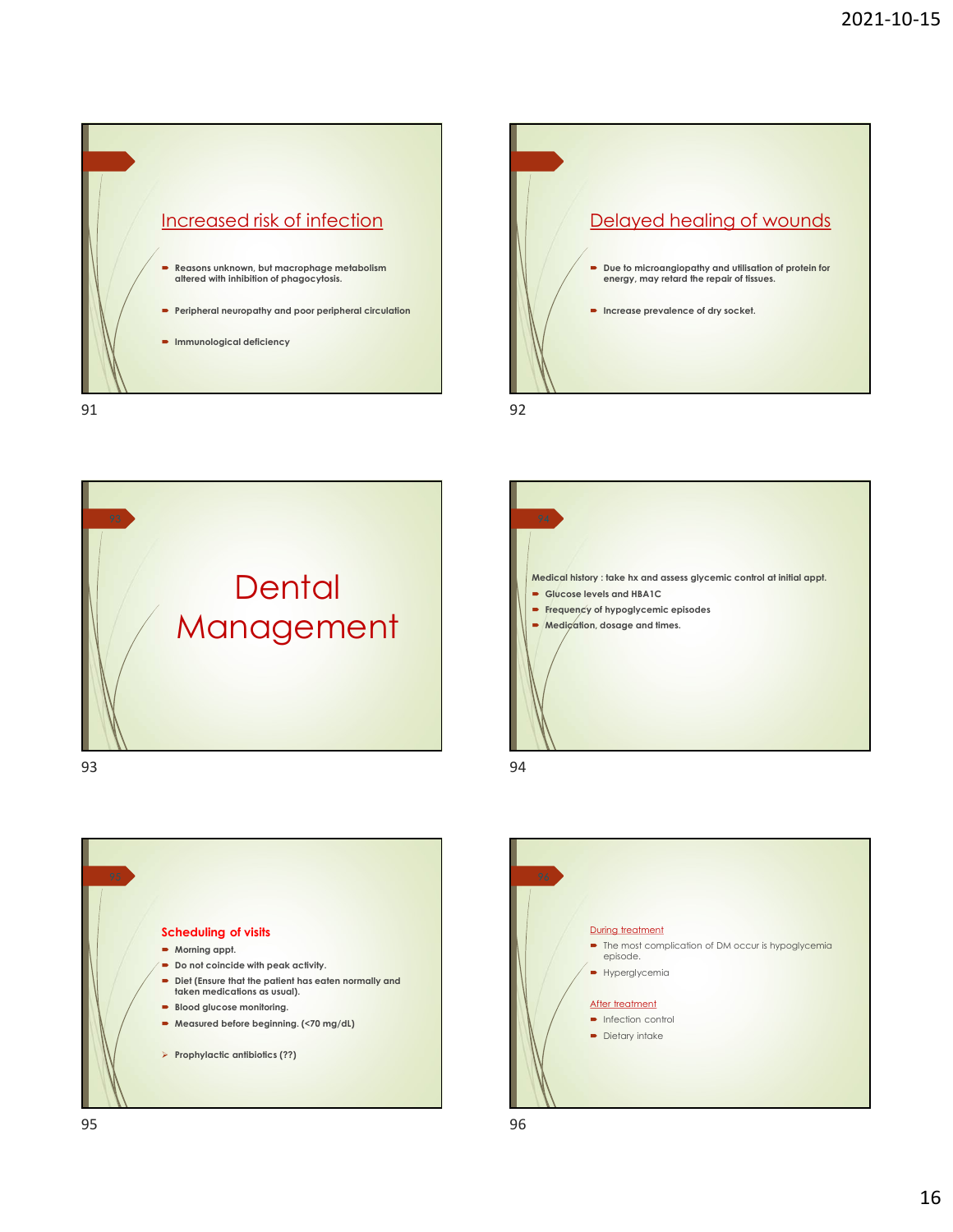













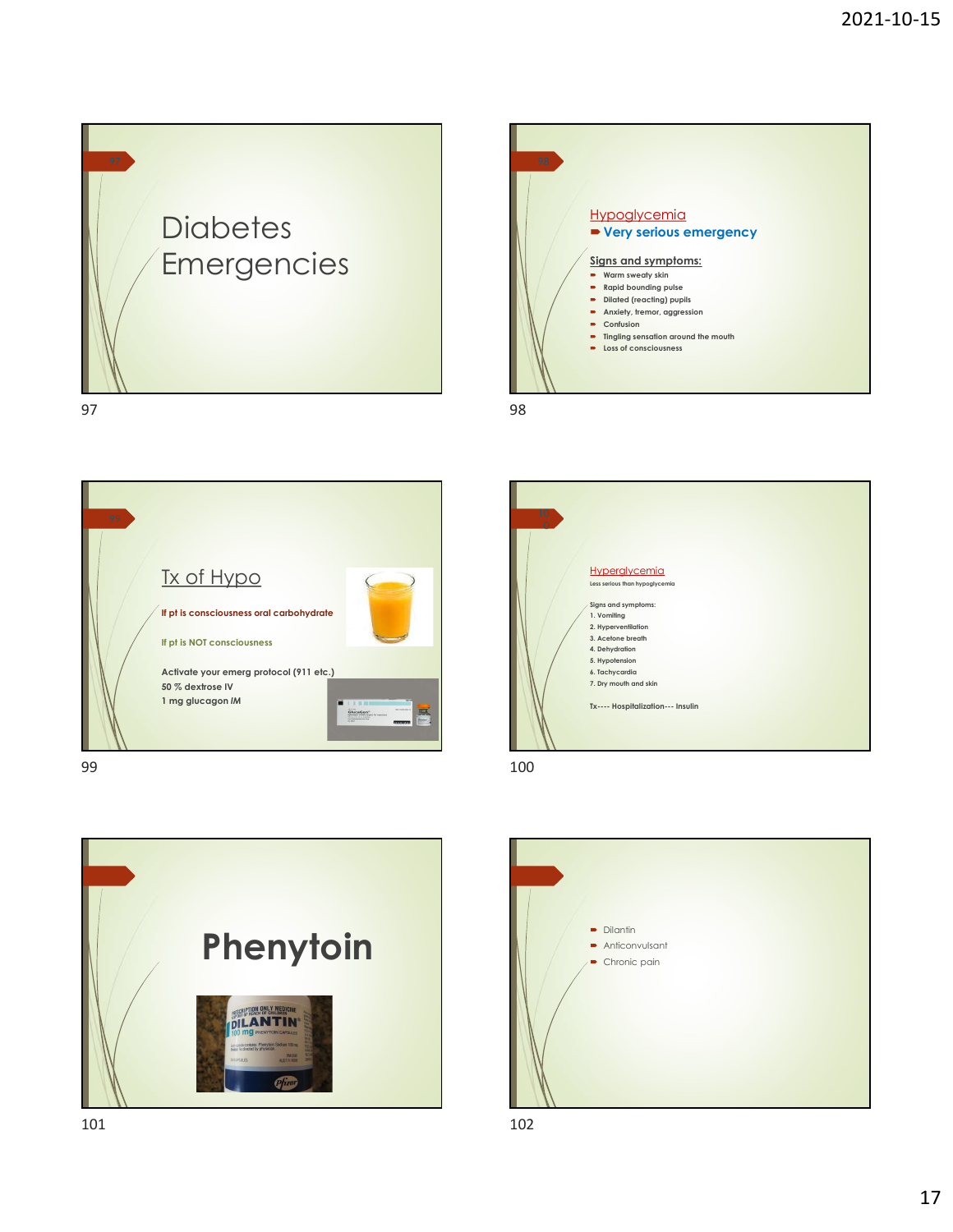













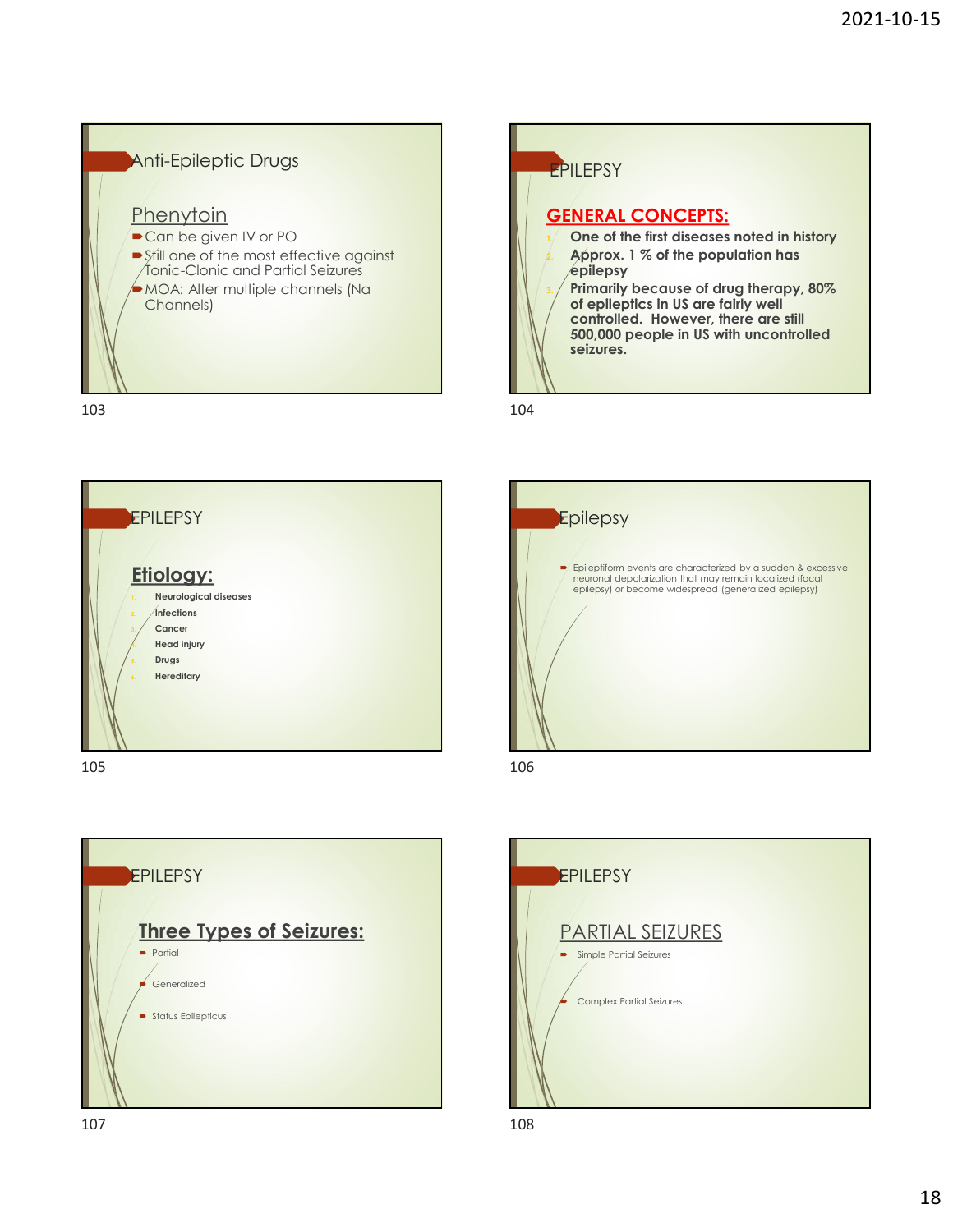











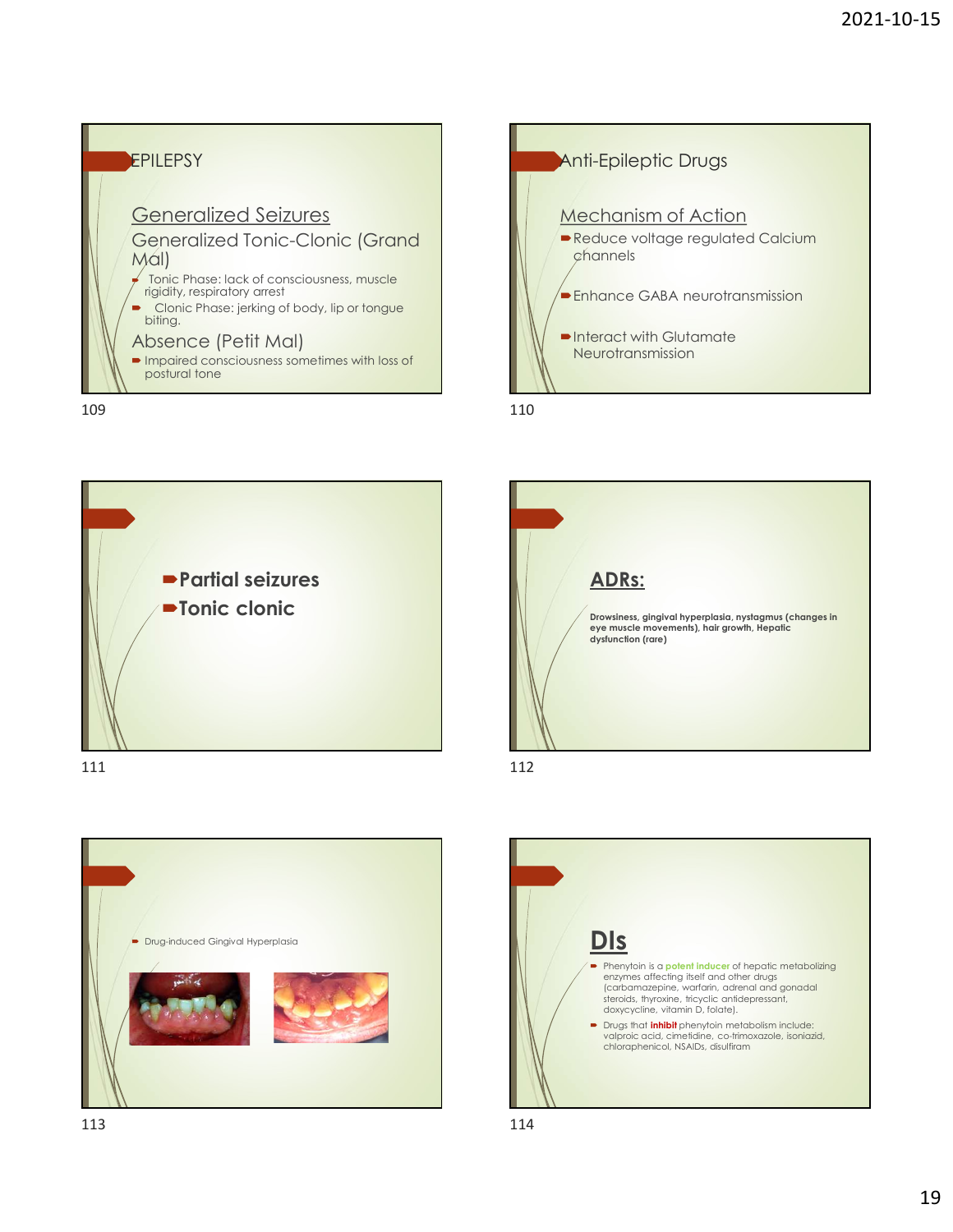

![](_page_19_Figure_2.jpeg)

![](_page_19_Figure_3.jpeg)

111 - Andrew March 1986, a change of the control of the control of the control of the control of the control of

- seizure;
- The factors provoking seizures.

![](_page_19_Figure_7.jpeg)

![](_page_19_Figure_9.jpeg)

![](_page_19_Figure_11.jpeg)

![](_page_19_Figure_12.jpeg)